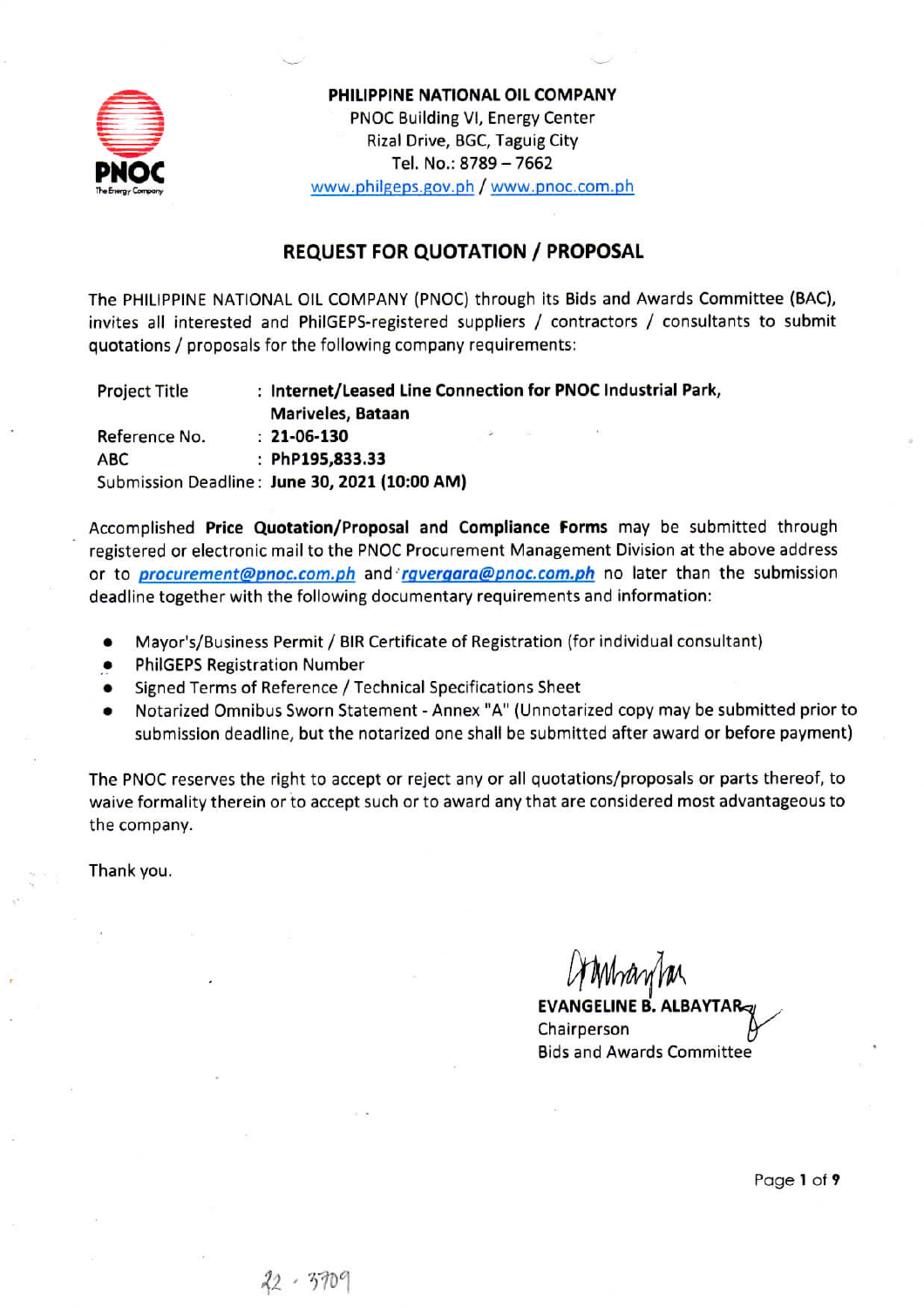## **PRICE QUOTATION / PROPOSAL AND COMPLIANCE FORM**

# **Terms of Reference**

## **Internet / Data Line Connection for PNOC Industrial Park**

## **I. JUSTIFICATION**

The Internet connection is an essential tool for the PNOC Industrial Park's business operation.

#### **II. OBJECTIVES**

This Terms of Reference (TOR) aims to achieve the following:

- A. Provide the terms and conditions for the bidding contractors.
- B. Set guidelines on the financial and technical aspects of the project.

## **III. MANDATORY SUBMITTALS**

#### **Bidders are expected to submit the following documents:**

- **1. Technical Proposal which includes:**
	- A. Company Information
	- B. Technical Specifications:
		- 30 Mbps or better Dedicated Internet connection
		- 99% Service Availability
		- Detailed Work Plan
		- 24/7 Customer Support
		- Monitoring Tool
		- **•** Business Continuity Plan
- 2. Financial Proposal for the 30 Mbps or better dedicated internet connection where the total budget for the project is fixed at PhP195,833.33 for five (5) months.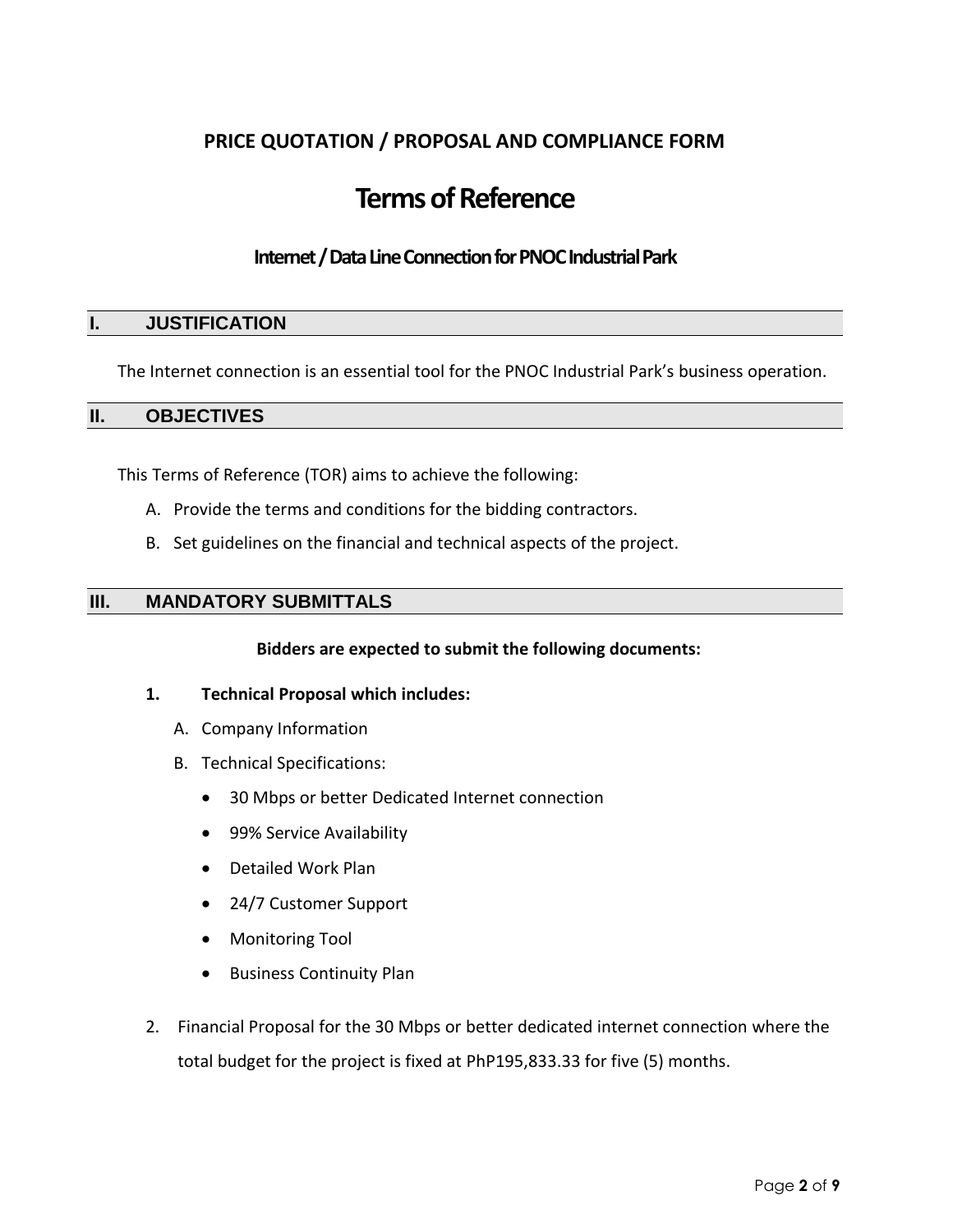3. Copies of Certificates of Satisfactory Performance from at least three (3) clients each for the last three (3) years for similar contracts. Similar contract refers to the minimum bandwidth service specified in this project.

A. Technical Proposal

It is significant that the Internet Service Provider (ISP) has experience and resources required to support the PNOC Industrial Park's current and future communications needs. The ISP is expected to submit a proposal which includes the following:

- 1. Company Information
	- a) Brief overview of the company, including products and services offered, as well as a summary of the company's history describing how long it has been providing telecommunications solutions, its capability to configure, install, and support the proposed telecommunications solution, as well as its capacity to deliver maintenance services and technical support.
	- b) Briefly describe local and remote technical support facilities in systems administration, monitoring, operations, repair and maintenance, including the number of support personnel and training and dispatch methods and technician support tools.
	- c) Should submit copies of Client Satisfactory Certificates from at least three (3) clients each for the last three (3) years for similar contracts. Similar contract refers to the minimum bandwidth service specified in this project.
- 2. Technical Specifications

Each proponent must submit a Technical Proposal for a Dedicated Leased Line Internet Bandwidth of 30 Mbps or better. Furthermore, each bidder should adhere to the technical requirements stated in part IV.A of this TOR. Only bidders who meet the following technical requirements shall be considered in the evaluation of financial proposal. In brief, the following are the technical requirements:

- a) 30 Mbps or better Dedicated Internet Connection
- b) 99% Service Availability
- c) Detailed Work Plan
- d) 24/7 Customer Support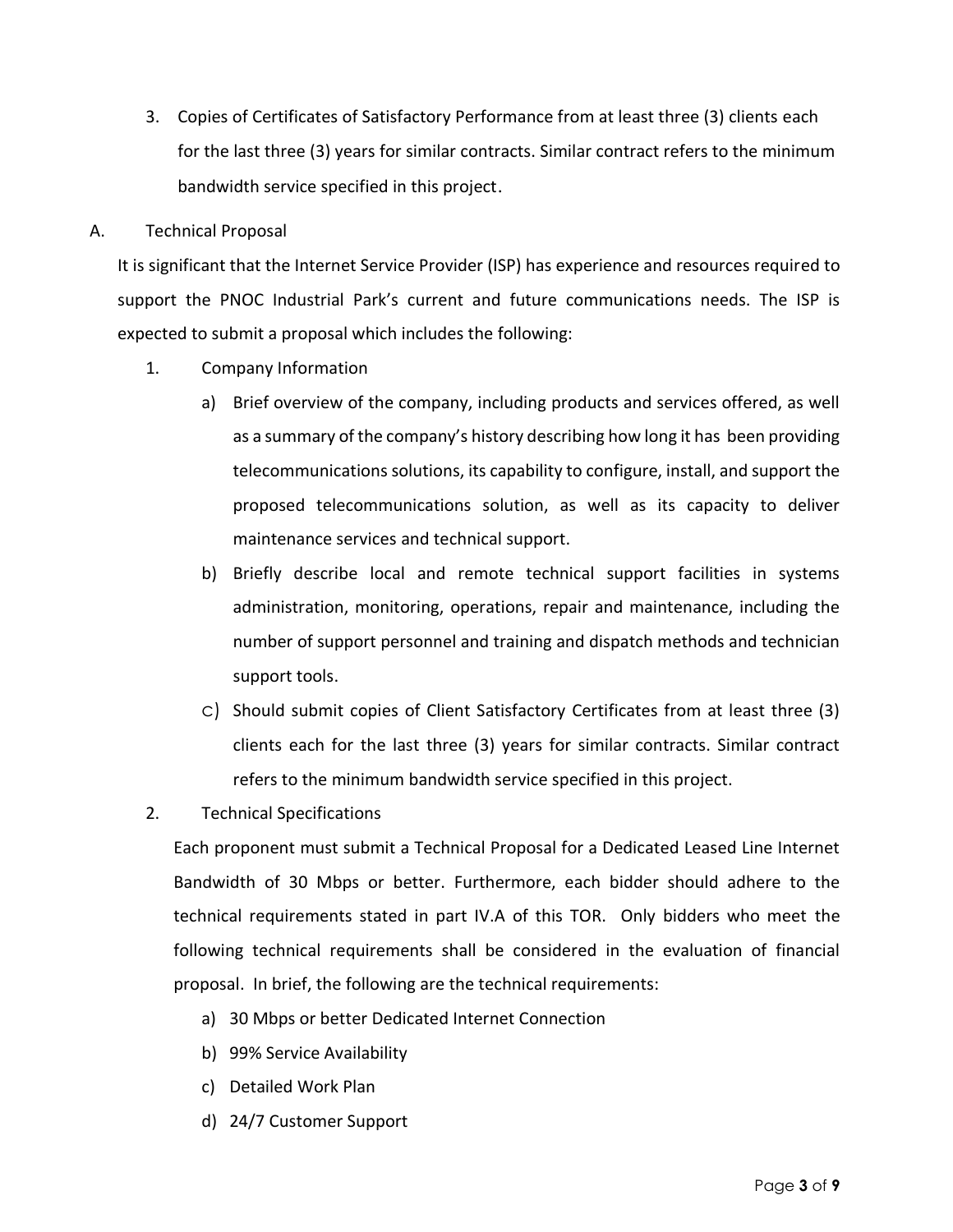- e) Monitoring Tool
- f) Business Continuity Plan

#### B. Financial Proposal

The Financial Proposal shall be for the 30 Mbps or better dedicated internet connection. It should be noted though that the total budget for the project is fixed at PhP235, 000 for six (6) months. Thus, the bidder's proposal, to be considered, should not exceed PhP235, 000, inclusive of all costs, expenses, taxes, and charges. The proposals should explain thoroughly and clearly the details of the bid pertaining to the following:

#### a) **Price of 30 Mbps internet connection;**

- b) Installation and reconfiguration costs, equipment costs, maintenance costs, training costs, if any; and
- c) All other costs, expenses and charges entailed in executing the project.

The Financial Requirements detailed in part IV.B of this document shall be strictly observed.

#### **IV. PROJECT GUIDELINES AND SPECIFICATIONS**

Bidders are expected to submit a complete proposal that shall be in accordance with the detailed technical requirements. If the proposed bid does not comply with the specifications as written, the bidder shall attach to the proposal a complete detailed itemization and explanation for each and every deviation or variation from these specifications. Absence of any such itemization and explanation shall be understood to mean that the bidder failed to meet all details of these specifications.

Winning bidders delivering products or services pursuant to these specifications shall guarantee that they the meet specifications as set forth herein. If it is found that products or services delivered do not meet requirements of the specifications, the bidder concerned will be disqualified.

A. Technical Requirements

The following are the technical specifications for the Internet leased line connection:

1) 30 Mbps or better Dedicated Internet Connection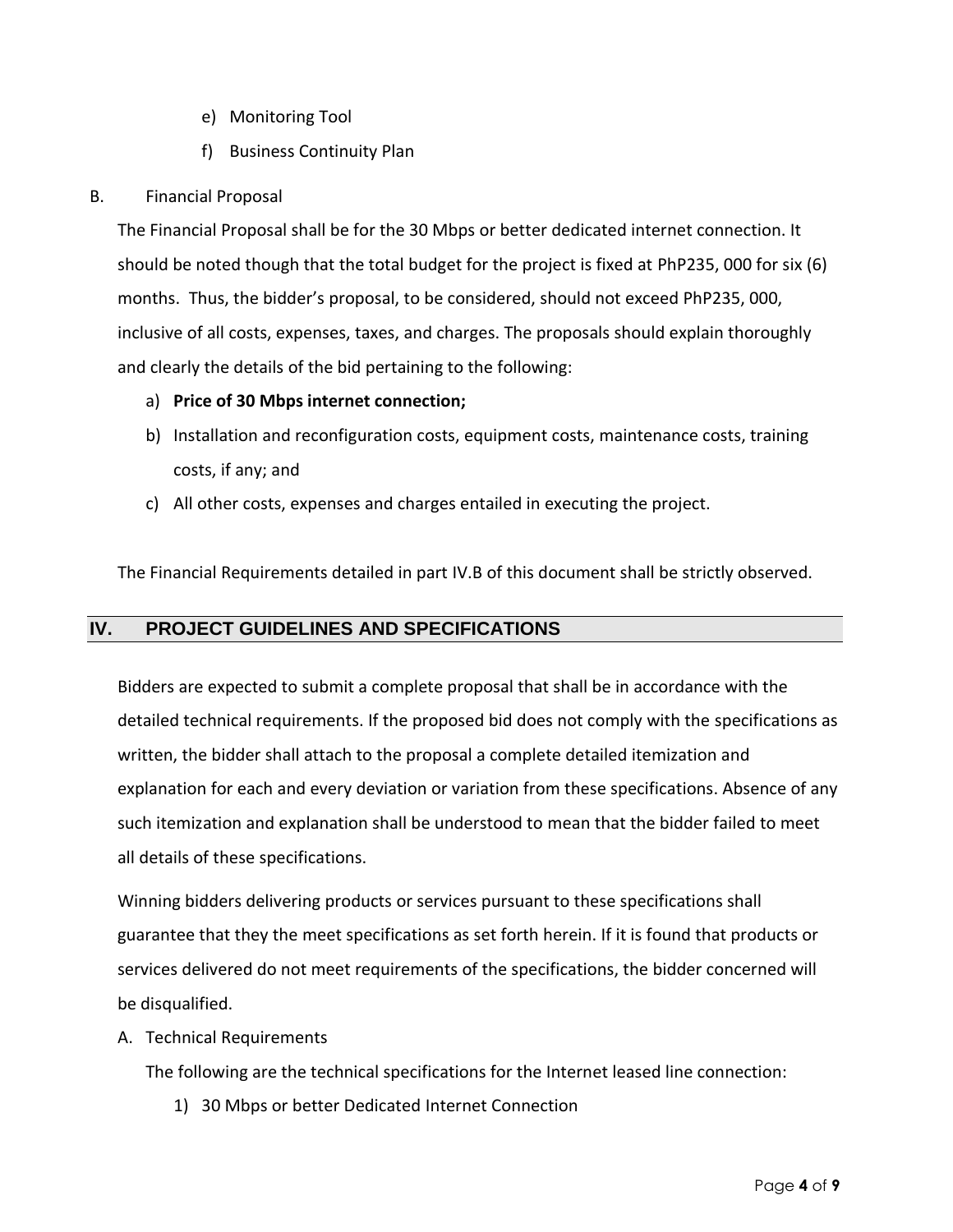- 2) The Internet connection must have a Committed Information Rate (CIR) Ratio of 1:1 with at least 99% uptime service availability and both the download stream and upload stream is the same as specified at all times
- 3) ISP must submit detailed work plan specifying installation design, detailed activities with timeline, connectivity diagram from end user premise up to the last mile in the event that they do not have an existing facility within the area.
- 4) Provide 24/7 customer support
- 5) Provide monitoring tool which should be available online that would show historical and real-time performance of the Internet service i.e. Multi Router Traffic Grapher (MRTG).
- 6) Submit a Business Continuity Plan (BCP)
- B. Financial Requirements

# **The subsequent specifications should be strictly considered for the financial aspect of the project:**

- 1) Cost for the installation and maintenance services of the proposed project.
- 2) Cost for civil works and additional wiring should also be detailed in the proposal.
- 3) Installation, civil works, reconfiguration costs and any additional equipment should be shouldered by the winning bidder.

## **V. SCOPE OF WORK**

A. Pre-Installation

Provide detailed work plan with timeline specifying installation design, detailed activities, and network diagram showing connectivity.

B. Actual Installation and Configuration

## Internet Access Service

1. Install, configure, and provide a guaranteed 30 Mbps or better bandwidth leased line for internet access, to include the mounting and configuration of communication devices and other network devices to connect and enable the data link.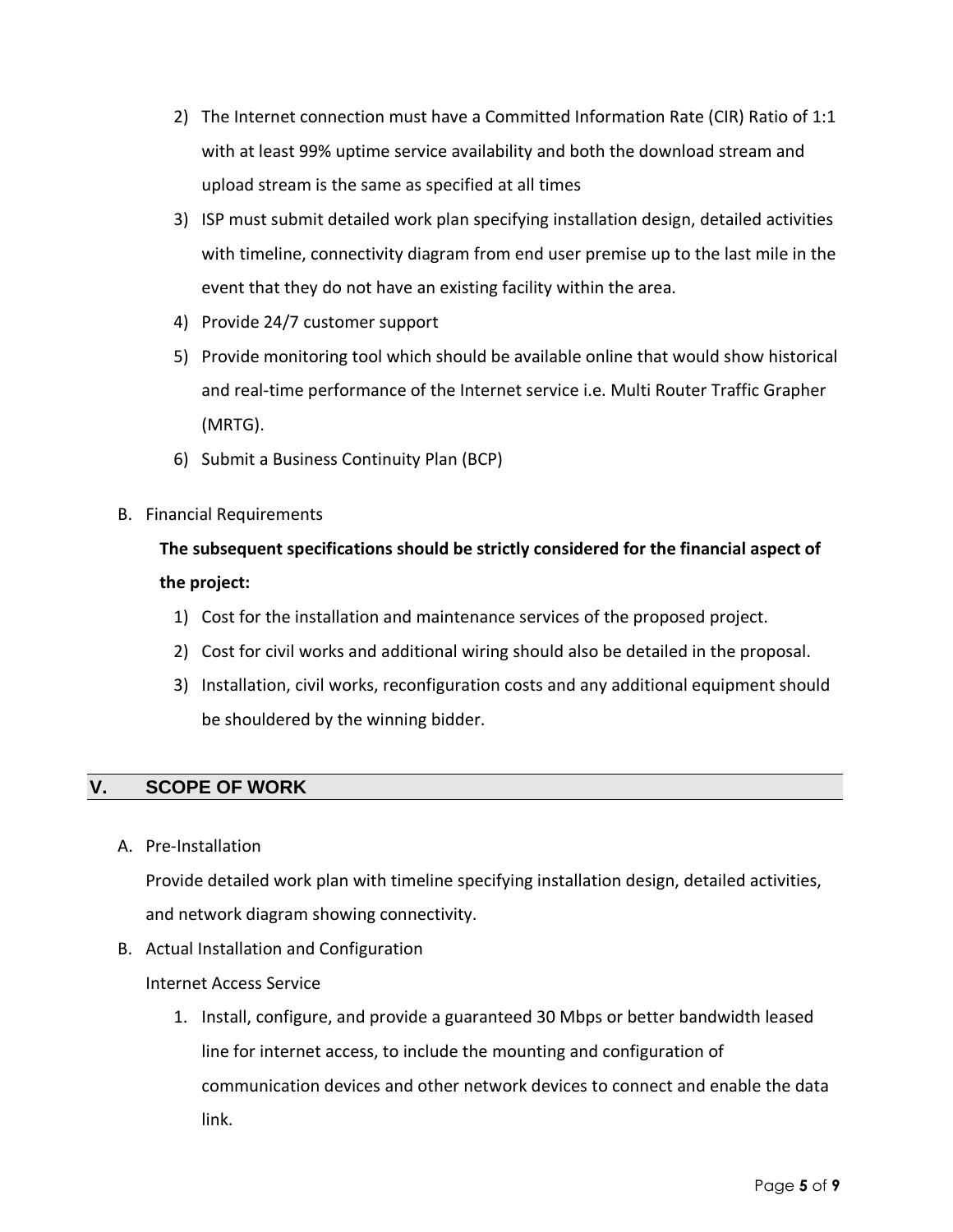- 2. Subject the connection to a 24-hour Bit Error Rate (BER) test and submit to the MIS unit/Division for approval before proceeding with the installation.
- 3. Maintain a 24-hour fault management call center for trouble calls.
- 4. Provide tools/utilities to monitor bandwidth utilization.
- 5. Provide detailed report on every internet access related incident (downtime, slow/intermittent connection, etc.).
- 6. Single point of contact for sales, billing and support concerns.
- 7. All other activities and provision of required equipment that may be identified during the provision of internet service.
- C. Business Continuity Plan in the event of a disaster Mitigation controls or action plan in the event that the IPs or block suffers a Distributed Denial of Service (DDoS) attack, accidentally tagged as SPAM hosts and have been blacklisted.

## **VI. EVALUATION PROCESS AND CRITERIA**

- A. The bidding shall follow the procedures prescribed in the Revised Implementing Rules and Regulations (RIRR) of R.A. 9184, otherwise known as the Government Procurement Reform Act, which took effect 2 September 2009.
- B. The Technical Proposals will be evaluated by the PNOC Bids and Awards Committee, according to the technical requirements stated in part IV.A.
- C. The ISP of the proposed system solution should have sufficient experience and resources required to support PNOC's current and future communications needs. The ISP must provide the following information:
	- 1. Must be an ISP/Telco Company that has its own core data network running over its own domestic fiber optic backbone network.
	- 2. Must have the capacity and ability to provide maintenance services and technical support.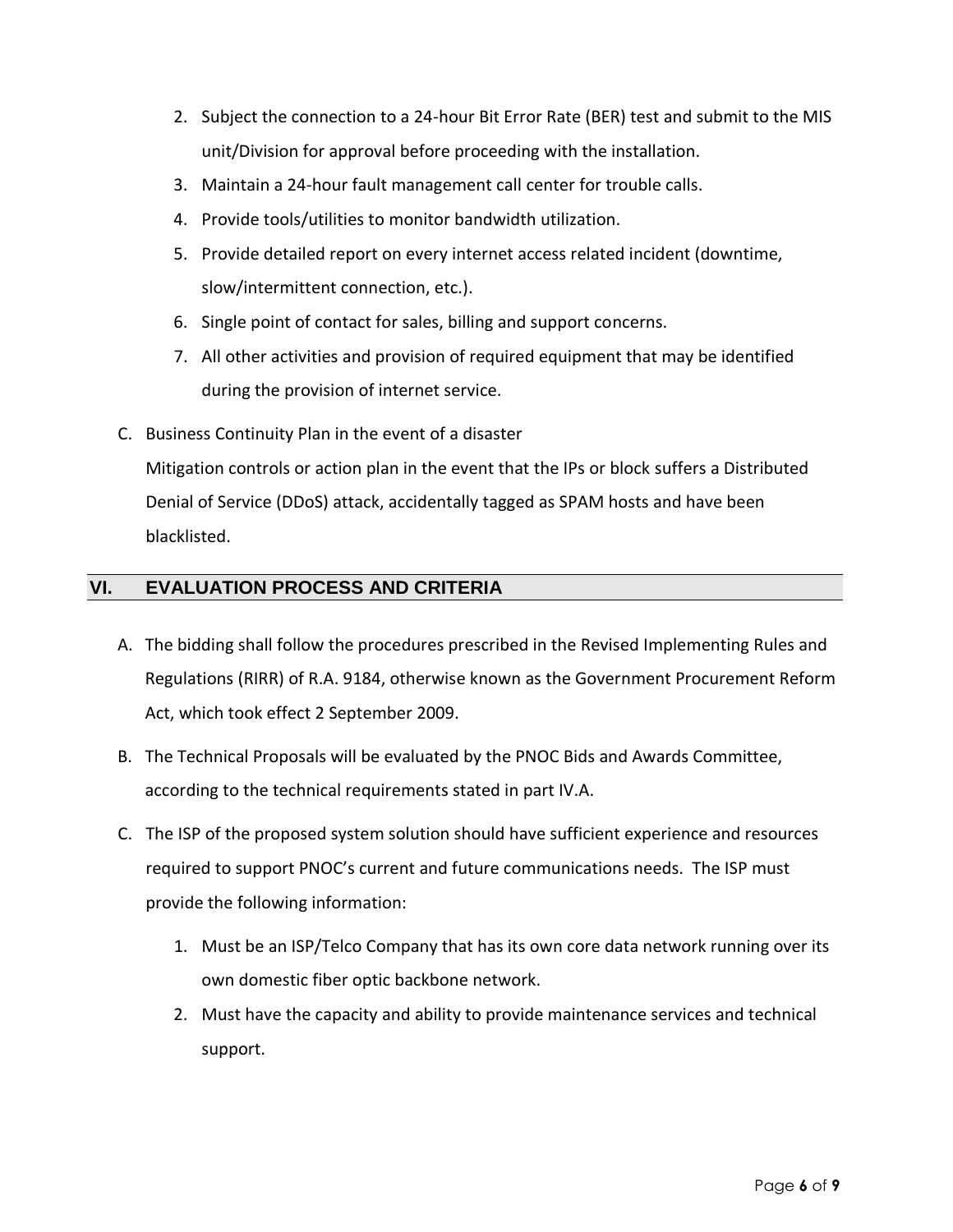3. Should submit copies of Certificates of Satisfactory Performance from at least three (3) clients each for the last three (3) years for similar contracts. Similar contract refers to the minimum bandwidth service specified in this project.

#### **VII. TERMS AND CONDITIONS**

- A. The Agreement shall take effect beginning the first monthly bill and may be terminated by either or both parties as provided therein subject to thirty (30) days' prior notification to the party concerned.
- B. The Agreement shall be for a period of FIVE (5) MONTHS and can be renewed at PNOC's option, subject to evaluation of performance and compliance with the policies of PNOC.
- C. The ISP shall secure all required permits and approvals. However, PNOC shall extend its assistance and will provide full support.
- D. The ISP shall complete the installation of facilities within thirty (30) days from signing of the Agreement.
- E. The ISP shall provide a 24/7 customer and technical support.
- F. The ISP shall provide a free usage and statistic online monitoring tool.
- G. The ISP shall provide PNOC incident reports for Internet outages.
- H. Either party may terminate the Agreement for the other party's breach or non-compliance of obligation by serving the latter a formal written notice thirty (30) days prior to the effective date of termination.
- I. The ISP shall abide by all the applicable safety procedures, policies and standards of PNOC when performing repairs, maintenance and/or installation(s) of equipment within the premises of work. Failure of the ISP to adhere to relevant safety practices shall result in stoppage of work. The ISP shall make the necessary correction(s) of the unsafe acts/practices to the satisfaction of PNOC before the work can be resumed.
- J. Should PNOC wish to upgrade or downgrade its connectivity to a higher or lower bandwidth, or lease additional capacities, the terms and conditions of the Agreement shall apply,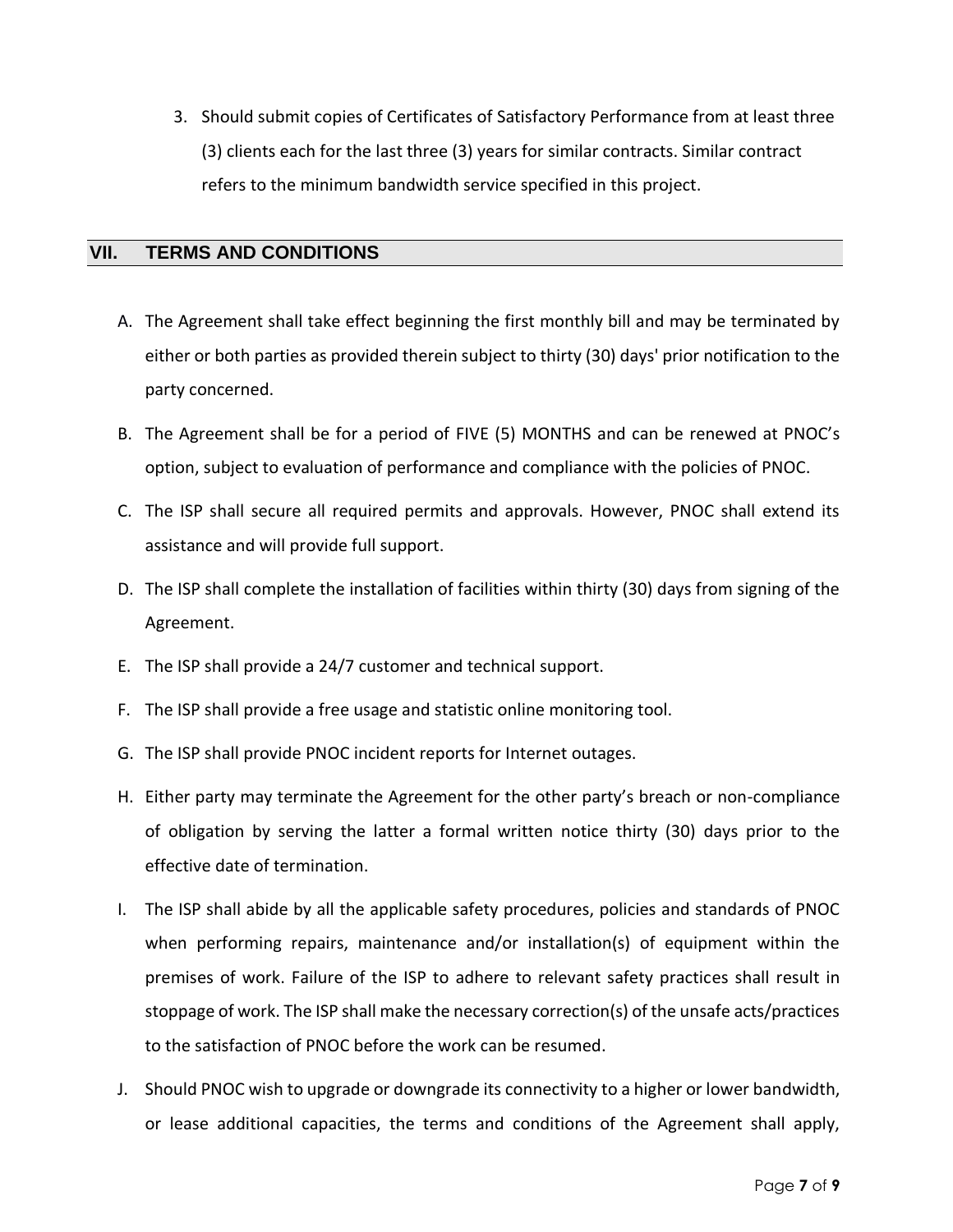provided that both parties have agreed in writing to the applicable charges for the upgraded or downgraded capacity and provided further that applicable procurement rules and regulations are followed.

K. The ISP of the proposed system solution should have sufficient experience and resources required to support PNOC's current and future communications needs.

| # | <b>Item Description</b>                                                        | No. of<br><b>Months</b> | Rate per<br><b>Month</b> | <b>Total</b><br>(5 months) |
|---|--------------------------------------------------------------------------------|-------------------------|--------------------------|----------------------------|
|   | Internet/Leased Line Connection for<br>PNOC Industrial Park, Mariveles, Bataan |                         | P                        | P                          |

#### **Total Amount (in words): \_\_\_\_\_\_\_\_\_\_\_\_\_\_\_\_\_\_\_\_\_\_\_\_\_\_\_\_\_\_\_\_\_\_\_\_\_\_\_\_\_\_\_\_\_\_\_\_\_\_\_\_\_\_\_**

#### **TERMS AND CONDITIONS**

- 1. All entries shall be typed or written in a clear legible manner.
- 2. Bidder shall offer one (1) bid only. Alternative bids shall be rejected.
- 3. All prices offered herein are valid, binding and effective for THIRTY (30) calendar days upon issuance of this document.
- 4. As a general rule, price quotations to be denominated in Philippine Peso shall include all taxes, duties and/or levies payable.
- 5. In case of tie quotations, tie breaking shall be on draw lots or toss coin.
- 6. In case supplier pro forma quotation is submitted, conditions will be governed by the submitted signed Terms of Reference / Technical Specifications Sheet.

We undertake, if our Proposal is accepted, to supply/deliver the goods/services in accordance with the specifications and/or delivery schedule.

We agree to abide by this quotation/proposal for a period of thirty (30) calendar days, which is the price's validity period and it shall remain binding upon us and may be accepted at any time before the expiration of that period.

Until a Contract or a Purchase Order is executed, this Quotation/Proposal shall be binding upon us. We understand that you are not bound to accept the lowest or any Proposal you may receive.